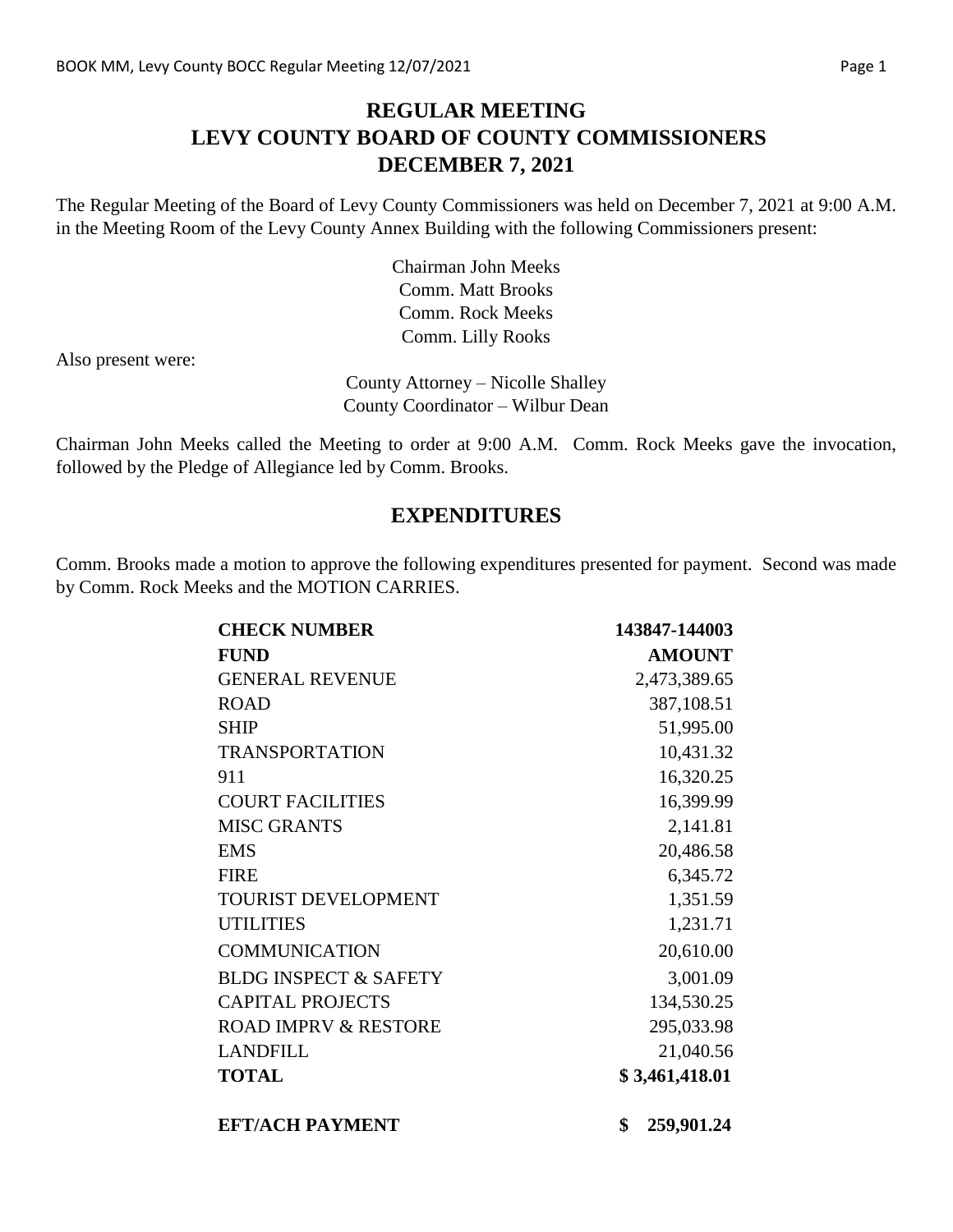# **PUBLIC COMMENTS**

Renate Cannon asked why the Libraries do not keep the late fees they collect. Comm. John Meeks responded all fees collected by the Libraries are placed in the General Fund. He stated this is the case with all fees collected by County Departments.

Wilbur Dean confirmed this and also introduced the new Library Director, Darlene Slattery.

The following members of the audience spoke in opposition of the proposed Northern toll road extension path: Brandon Peters Kim Davis Diane Garte Maria Wise Renate Cannon

# **PLANNING & ZONING**

Stacey Hectus, Director

A. Public Hearing – Black Prong Equestrian Village is requesting Board approval of their Planned Unit Development (PUD), PUD 21-01. The PUD Overlay for Sketch Plan (Phase One) (pursuant to Section 50-905(b)) of the Levy County Land Development Code) for a Planned Unit Development (PUD) on a parcel of land located in Section 27, Township 13, Range 17, in Levy County on CR 337, contains 90 acres. Parcel ID #0368400100.

Swearing in of audience members wishing to speak regarding this item was done by Atty. Shalley.

Clayton Bratcher, Mayor of Black Prong and Tim Atkinson, Counsel for Black Prong spoke to the Board regarding the request for a Planned Unit Development at the Black Prong Equestrian Village.

Comm. John Meeks asked if there were any in the audience wishing to speak regarding this item. Audience members who spoke are listed below:

Diane Garte spoke regarding a mini-storage facility. Wesley Asbell Maria Wise Sallie Ann Collins

Comm. Brooks made a motion to approve PUD 21-01 with the inclusion of language regarding the variance of construction in a buffer zone. Second was made by Comm. Rock Meeks and the MOTION CARRIES.

B. Public Hearing – Brenda Marshall petitioning the Board for approval of Petition No. HA VA 21-03, for a Hardship Variance to permit a temporary second dwelling due to a medical need on a parcel of land located in Section 30, Township 11S, Range 14E, in Levy County, Florida. Parcel contains .46 acres, MOL and is zoned ARR/Agricultural Rural Residential. Parcel ID #0765201100.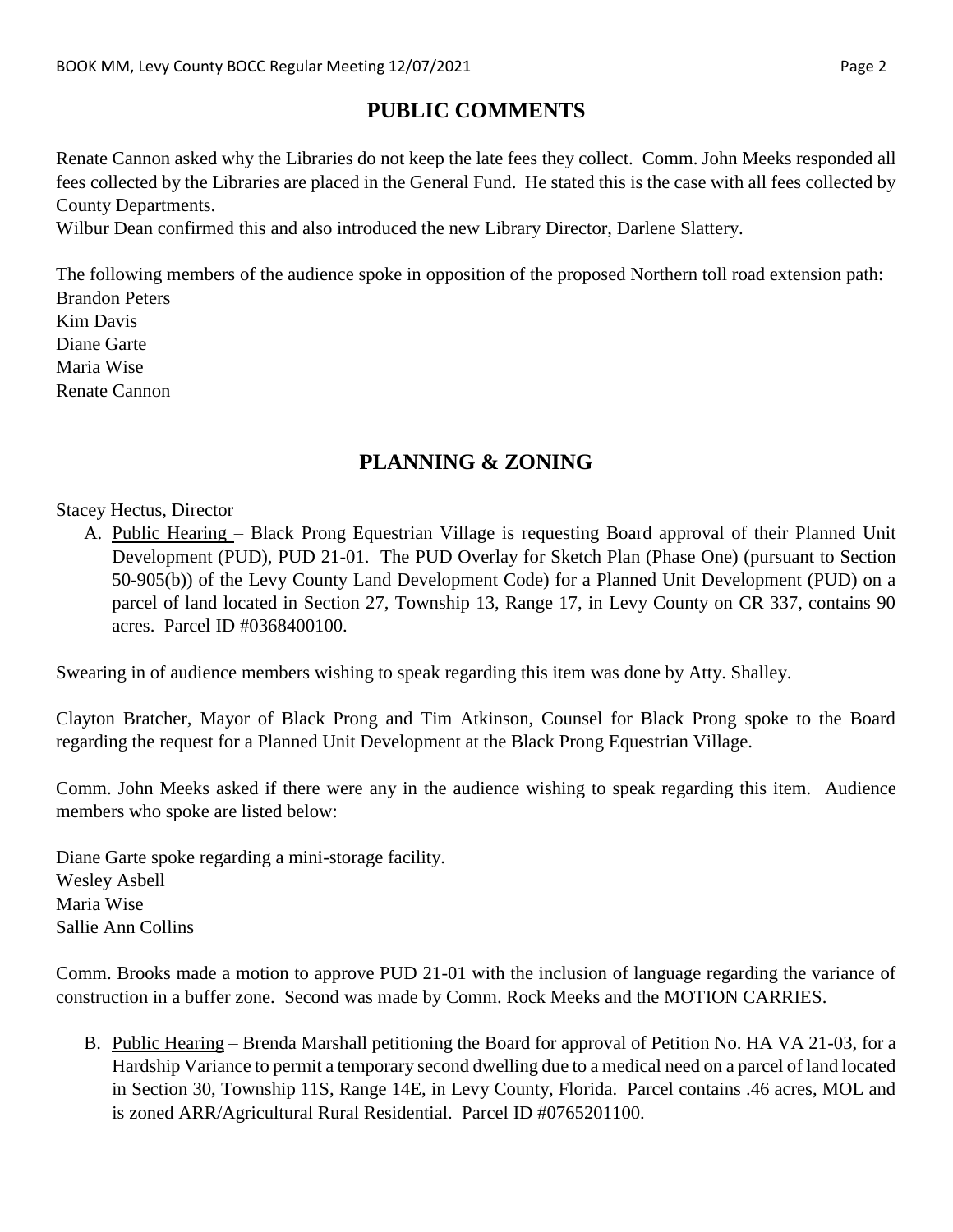Comm. John Meeks asked if there were any in the audience wishing to speak regarding this item. Audience member James Christiansen spoke.

Comm. Rock Meeks made a motion to approve Petition No. HA VA 21-03 as requested. Second was made by Comm. Rooks and the MOTION CARRIES.

### **NATURE COAST BUSINESS DEVELOPMENT COUNCIL**

Scott Osteen, Executive Director

Requesting Board approval of the EDF Grant Agreement between Levy County and Tri-County Saw Shop, LLC. Approval of the EDF Grant Agreement will allow a one-time payment in the amount of \$10,000 to be issued to Tri-County Saw Shop.

Comm. Brooks made a motion to approve the EDF Grant Agreement as requested. Second was made by Comm. Rock Meeks and the MOTION CARRIES.

# **TOWN OF BRONSON**

Robert Partin, Mayor

Requesting the Board join the Bronson Town Council for a discussion on supplying water to Otter Creek and Cedar Key. Mr. Partin stated his request is for the Board to give their blessing for the Town of Bronson to proceed in this effort. Also speaking regarding this item were Heath Davis, Mayor of Cedar Key and Russell Meeks, Vice Mayor of Otter Creek.

Comm. Rooks made a motion to give the blessing of the Board for the Town of Bronson to pursue this project. Second was made by Comm. Brooks and the MOTION CARRIES.

The Board agreed a letter of support can be provided upon request.

# **DEPARTMENT OF PUBLIC SAFETY**

Mitch Harrell, Director Requesting Board approval of Resolution 2021-145, the Department of Health County Award Grant Application.

Comm. Rooks made a motion to approve Resolution 2021-145 as requested. Second was made by Comm. Brooks and the MOTION CARRIES.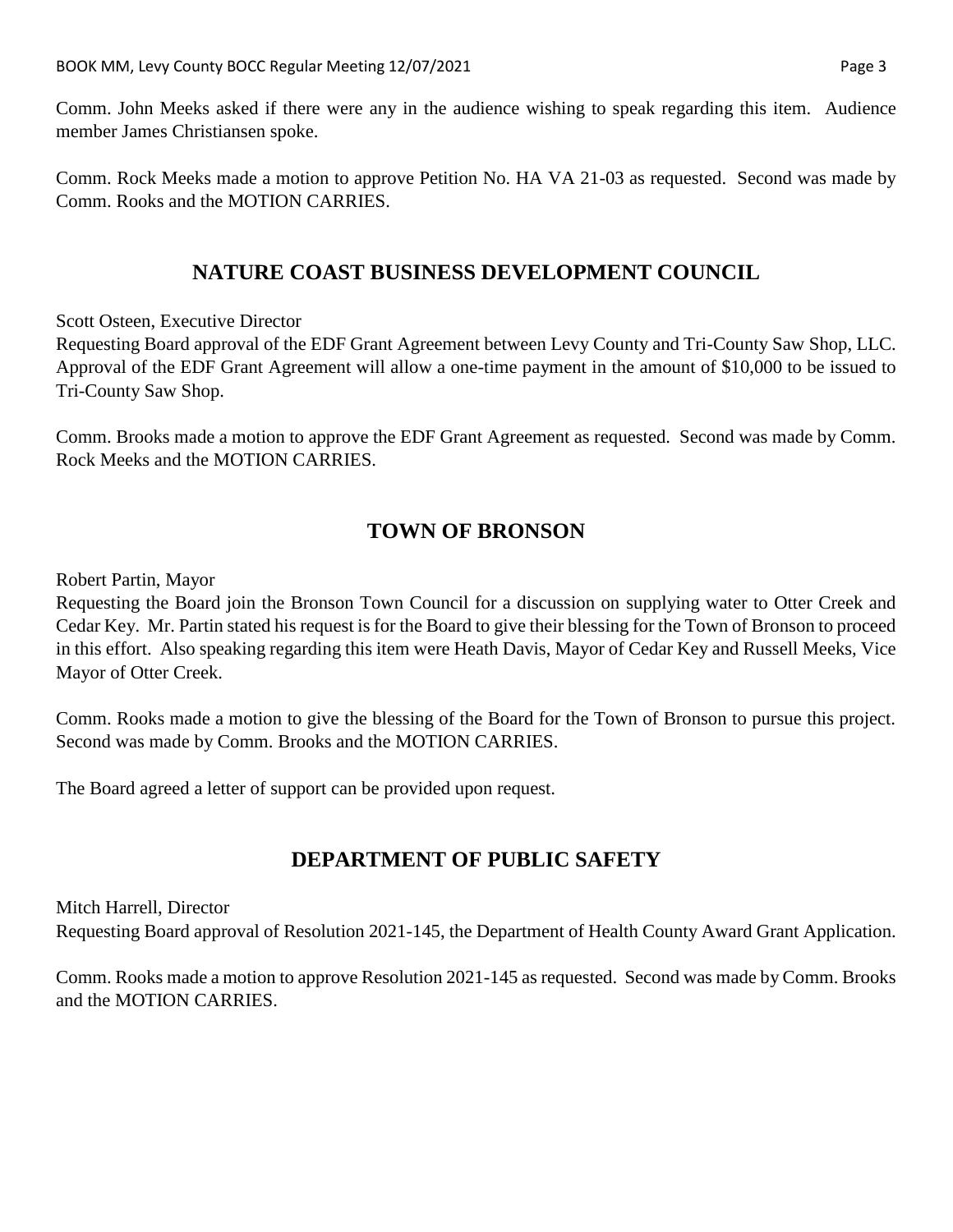### **EMERGENCY MANAGEMENT**

John MacDonald, Director

A. Requesting Board ratification of Emergency Declaration 2021-143, extending the Local State of Emergency for the Covid-19 Pandemic.

Comm. Rooks made a motion to ratify Emergency Declaration 2021-143 as requested. Second was made by Comm. Rock Meeks and the MOTION CARRIES.

B. Requesting Board adoption of the Levy County Comprehensive Emergency Management Plan Update.

Comm. Brooks made a motion to adopt the Levy County Comprehensive Emergency Management Plan Update as requested. Second was made by Comm. Rock Meeks and the MOTION CARRIES.

# **GRANT COORDINATOR**

Tony Parker, Coordinator

Requesting Board approval to submit a grant request to Florida Fish and Wildlife Conservation Commission (FWC) for Derelict Vessel Removal. He stated there are eleven (11) derelict vessels which Levy County will contract salvage/vessel removal professionals to have removed from coastal waterways.

Comm. Brooks made a motion to approve submittal of a grant request to FWC as requested. Second was made by Comm. Rooks and the MOTION CARRIES.

### **PARKS AND RECREATION**

Wilbur Dean requested on behalf of Director, Matt Weldon Board approval of Florida Fish and Wildlife Conservation Commission, Grant Agreement No. 21103; Design, Engineering and Permitting and authorization for the Chairman to sign. Mr. Dean Stated this is for the Shell Mound project which was previously submitted and approved.

Comm. Rooks made a motion to approve Florida Fish and Wildlife Conservation Commission, Grant Agreement No. 21103 with the Chairman's signature, as requested. Second was made by Comm. Rock Meeks.

#### **PROCUREMENT**

Alicia Tretheway, Coordinator

A. Requesting Board approval of Task Assignment Agreement No. 2021-11 between Levy County and Wright-Pierce, Inc., for Phase 2-Design and Permitting of Shell Mound Boat Ramp Improvements.

Comm. Rooks made a motion to approve Task Assignment No. 2021-11 as requested. Second was made by Comm. Brooks and the MOTION CARRIES.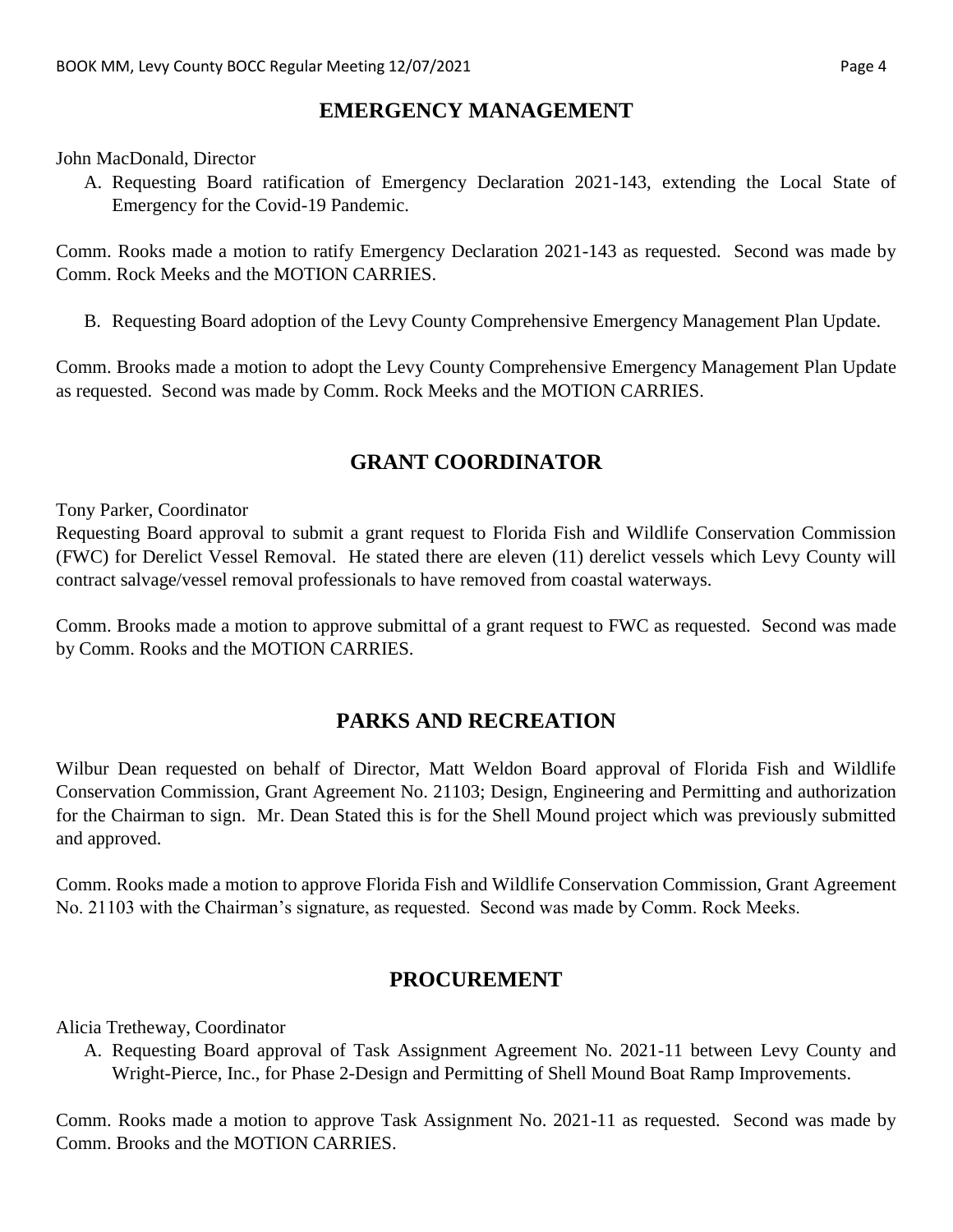B. Requesting Board approval of the lowest responsive responsible bid for paint striping and marking services (ITB 2022 014) to Jenkins Painting, Inc. This was the only bid received.

Comm. Rock Meeks made a motion to approve Jenkins Painting, Inc. for striping and marking services as requested. Second was made by Comm. Rooks and the MOTION CARRIES.

C. Requesting Board approval of the lowest responsive responsible bid for Derelict Vessel Removal (ITB\_2022\_013) to Live Flyer, Inc., and approve the Form of Purchase Order. This was the only bid received and the bid amount was \$363,060. The Levy County Grants Department will be seeking a 100% reimbursable grant from the Florida Fish and Wildlife Conservation Commission, as they recommended bids be obtained before applying for the grant.

Comm. Brooks made a motion to approve the bid for Derelict Vessel Removal to Live Flyer, Inc. and approve the Form of Purchase Order as requested. Second was made by Comm. Rooks and the MOTION CARRIES.

D. Requesting Board approval of Resolution 2021-149, amending the boundaries of the County Commissioner Districts based on the 2020 Census.

Comm. Rooks made a motion to approve Resolution 2021-149 as requested. Second was made by Comm. Brooks and the MOTION CARRIES.

### **ROAD DEPARTMENT**

Alice LaLonde, Administrative Coordinator

Requesting Board approval of Resolution 2021-144, for the Public Transportation Grant Agreement with the Florida Department of Transportation for the Airport Master Plan and Airport Layout Plan Update for George T. Lewis Airport, FDOT Financial Project Number 444076-1-94-22.

Comm. Rooks made a motion to approve Resolution 2021-144 as requested. Second was made by Comm. Rock Meeks and the MOTION CARRIES.

### **SHIP**

Marlon Gayle, Housing Planner

Requesting Board approval of the Deferred Payment Loan Agreement in the amount of \$21,000 for Selena James, PA #593 for an existing unit in Chiefland, Florida.

Comm. Rock Meeks made a motion to approve the Deferred Payment Loan Agreement as requested. Second was made by Comm. Rooks and the MOTION CARRIES.